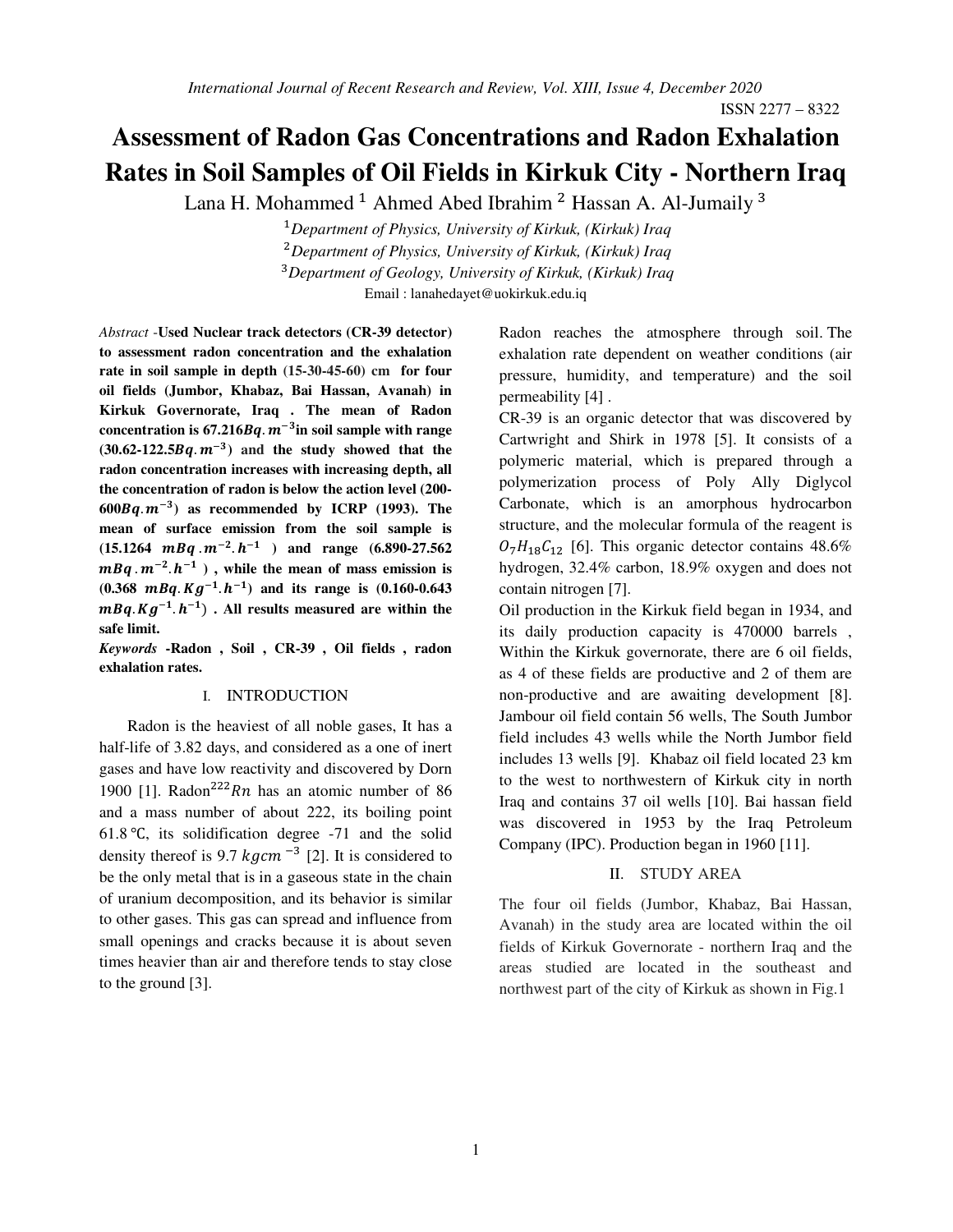

Fig.1 The selected oil fields in the study area.

Well 96 in the Bai Hassan field is considered a highproductivity well, while well 3 in the same field has stopped producing oil for many years and is approximately (500) m away from well 96. All samples were taken at a distance of 30 m from the oil well, because the places near the well contain chemicals used in drilling the well and the soil around the well is contaminated with these materials, and Table I shows the coordinates of the fields of oil wells in the study area

### Table I

The coordinates of the fields of oil wells in the study area.

| Field(well no.) | longitudes   | latitudes    |  |  |
|-----------------|--------------|--------------|--|--|
| Jumbor $(15)$   | 44°24'58.92" | 35°15'18.84" |  |  |
| Khabbaz $(5)$   | 44° 8'9.49"  | 35°29'48.80" |  |  |
| Bai Hassan (96) | 44° 1'24.67" | 35°38'2.79"  |  |  |
| Avanah (93)     | 44° 2'23.38" | 35°43'28.12" |  |  |

# III. SAMPLE COLLECTION

Samples were collected for the purpose of finding the radon concentration using CR-39 detector.20 samples of soil were collected in the four oil fields for five wells to the depths (15-30-45-60) cm. The samples were placed in plastic bags and coded. We dried the samples from the moisture in them and subsequently crushed them with a plastic mortar and the samples were placed in the irradiation tube at a height of 3 cm and the weight of the samples was taken in (gm) unite as shown in table II.

Table II Oil fields and sample code and weight of soil samples

| No.            | Field      | Depth |                  |  |
|----------------|------------|-------|------------------|--|
|                | (well No.) | (cm)  | Sample Code      |  |
| 1              |            | 15    | SS <sub>1</sub>  |  |
| 2              | Jumbor     | 30    | SS <sub>2</sub>  |  |
| 3              | (15)       | 45    | SS <sub>3</sub>  |  |
| $\overline{4}$ |            | 60    | SS <sub>4</sub>  |  |
| 5              |            | 15    | SS <sub>5</sub>  |  |
| 6              | Khabaz     | 30    | SS <sub>6</sub>  |  |
| 7              | (5)        | 45    | SS7              |  |
| 8              |            | 60    | SS <sub>8</sub>  |  |
| 9              |            | 15    | SS <sub>9</sub>  |  |
| 10             | Bai Hassan | 30    | <b>SS10</b>      |  |
| 11             | (96)       | 45    | SS11             |  |
| 12             |            | 60    | SS12             |  |
| 13             | Bai        | 15    | SS13             |  |
| 14             | Hassan     | 30    | SS14             |  |
| 15             | (3)        | 45    | SS15             |  |
| 16             |            | 60    | SS16             |  |
| 17             |            | 15    | SS17             |  |
| 18             | Avanah     | 30    | SS18             |  |
| 19             | (93)       | 45    | SS <sub>19</sub> |  |
| 20             |            | 60    | SS20             |  |

### IV. EXPERIMENTAL METHOD

The CR-39 detector with a thickness of (500µ) British origin from the British company Tasl was used in this study  $(2 \times 1)$  cm<sup>2</sup> for the purpose of recording the effects of the charged alpha rays emitted from the soil samples .The soil samples were placed in the irradiation tubes for 60 days For the purpose of recording traces on the surface of the detector. These tubes are designed from plastic tubes with a diameter of (7 cm) and a height of (30 cm). These tubes are closed at the bottom and open at the top. The samples that have been collected and prepared are placed in these tubes at a height of (3 cm), and CR-39 detector is placed at a height of (25 cm) from the surface of the sample, and in this technique it must be closed tightly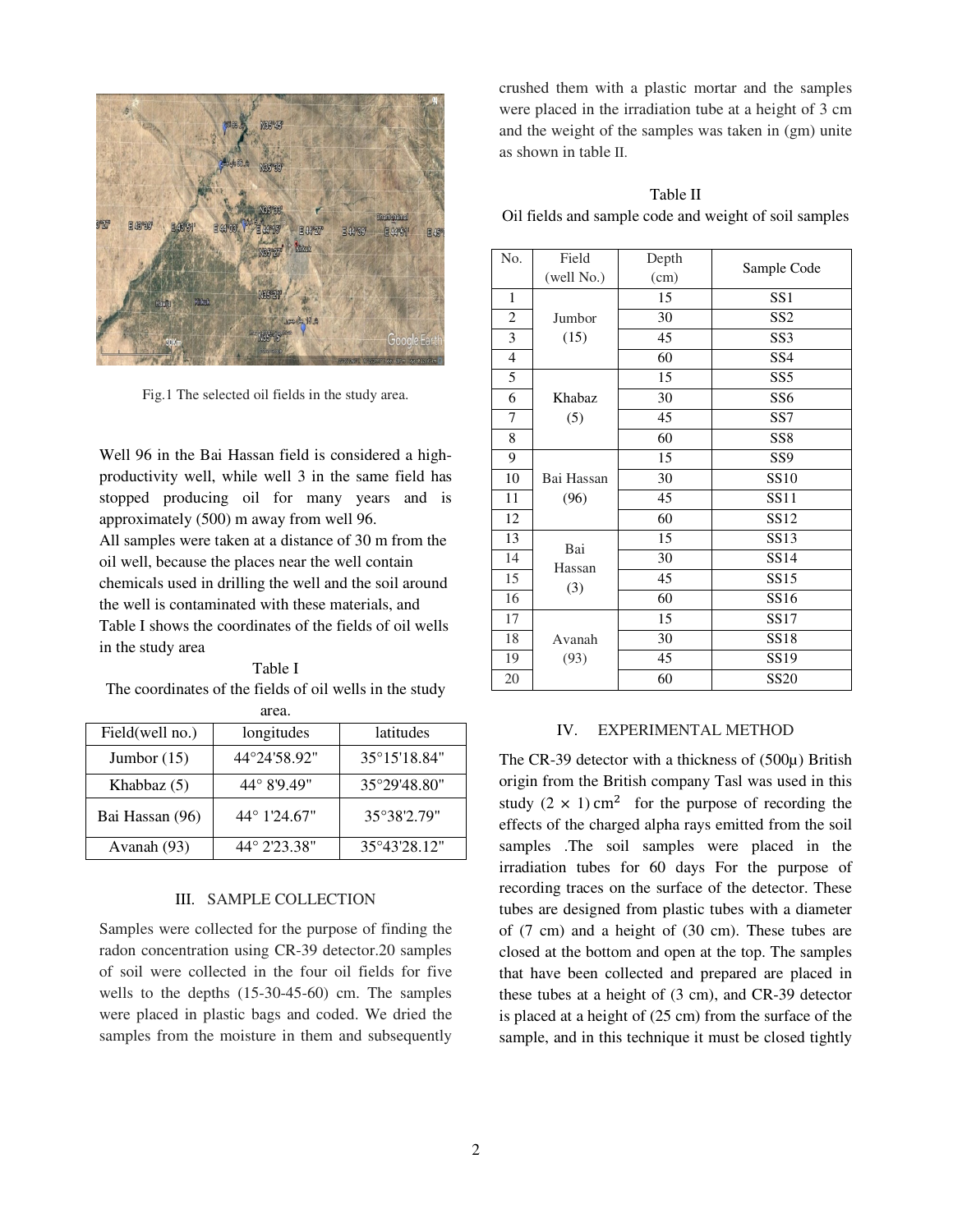and tightly. Fig.2 illustrates the irradiation tube used and the irradiation tube technology diagram **.** 



Fig.2 A: Irradiation tube technique diagram. B: An example of one of the tubes used in research.

Using NaOH with purity of 99% as an abrasive to show the effect of the ionizing charges to calculate the number of tracks formed to find the concentration of radon gas through them, and the plastic detectors of the CR-39 detector were etched into their solution and the plastic detectors were placed in the NaOH (N=6.25) and placed in a water bath at a temperature of 70  $\Box$  for a period of three continuous hours The detectors are well washed by water to remove impurities and the abrasive solution from it. An optical microscope (10X.40X) was used to measure the number of tracks formed on the detector. To find the radon concentration in air space. using the following diffusion constant relationship [12]:

$$
K = \frac{1}{4}r(2\cos\theta c - \frac{r}{R\alpha})\tag{1}
$$

r : the radius of the irradiation tube which is (3.5 cm).  $\theta_c$ : the critical angle for the detector and is about 35 $\Box$ . Rα: range of alpha particles produced from radon in air of (4cm). After substituting the values in the above equation, we notice that the propagation constant K is equal to K =  $0.67$  Tr. cm<sup>-2</sup>d<sup>-1</sup>/Bq. m<sup>-3</sup>.

The radon concentration in the air space found by using the following equation [13].

$$
C_{Rn} = \frac{\rho}{kT} \tag{2}
$$

 $C_{Rn}$  is Radon concentration in the air space, measured in  $Bq \cdot m^{-3}$ .  $\rho$  is the density of the resulting effects, measured in Tr.  $cm^{-2}$  and T is The irradiation time is about 60 days.

The Radon emission rate is measured from the sample surface area  $E_A$  in unit Bq.  $m^{-2}h^{-1}$ . From the following relationship [14]:

$$
E_A = \frac{\rho \lambda V}{KAT_e} \tag{3}
$$

While the exposure time to radiation  $T_e$  is found from the following relationship [16]:

$$
T_e = \frac{T - 1}{\lambda (1 - e^{-\lambda t})} \tag{4}
$$

The radon rate emitted in terms of mass  $E_M$  in unit Bq.  $Kg^{-1}h^{-1}$ , calculated from the following law [17]:  $E_M = \frac{\rho \lambda V}{KMT}$  $_{\rm KMT_e}$  (5)

#### V. RESULTS

# *A. Radon Concentration for Soil Sample*

Table III shows the values of radon gas concentrations for different depths in the soil, starting from the surface of the earth, reaching the depth (60cm), with an increase of (15cm) each time using the CR-39 detector. The rate of radon gas concentrations in the selected oil fields, the extent of gas concentration in each field, and the total rate of gas concentration in the study area are shown in Table IV, and the rate of radon gas concentration in the soil of the study area using CR-39 detector reached (67.216)  $Bq \cdot m^{-3}$  with a range (122.5-30.62)  $Bq \cdot m^{-3}$ .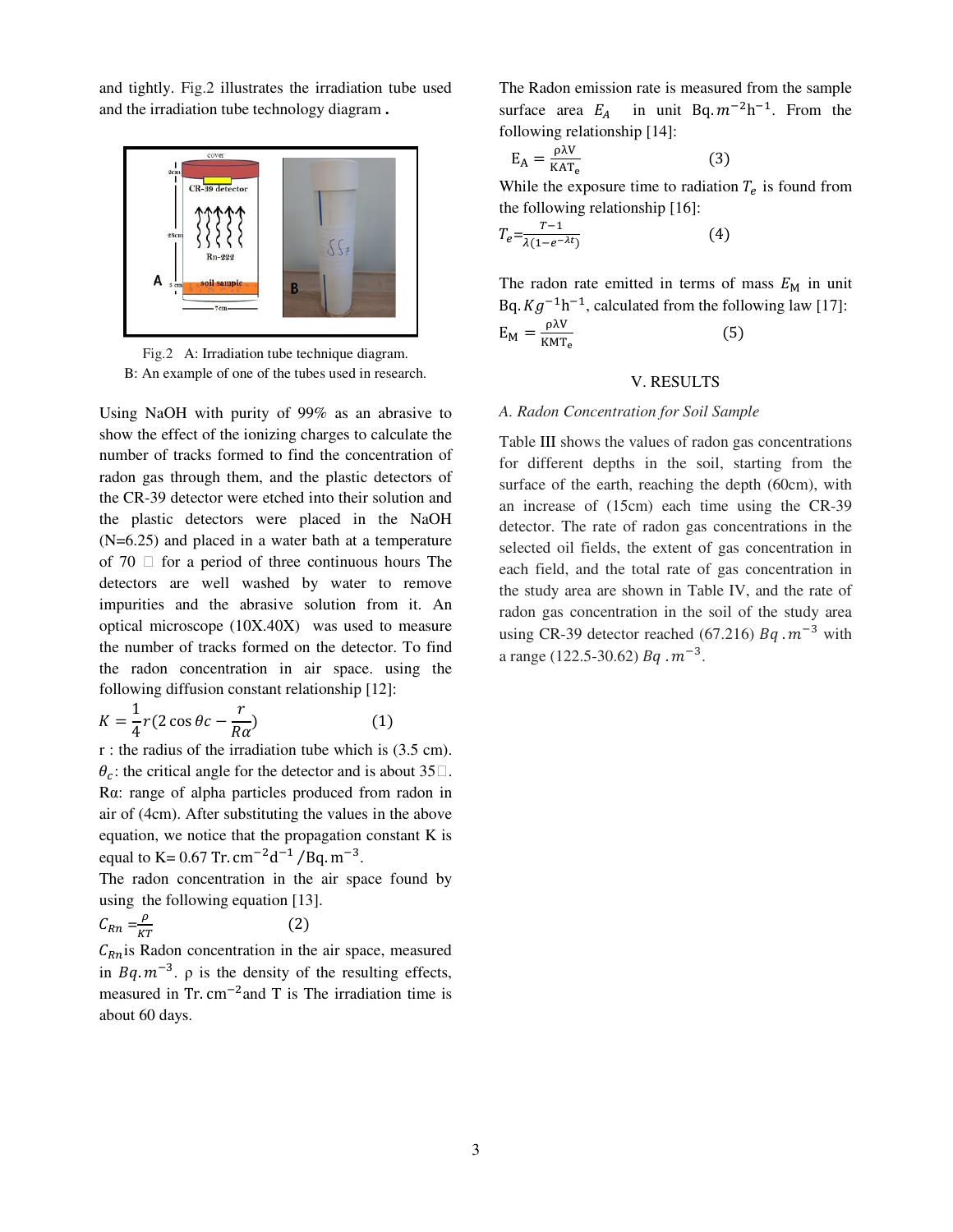| Radon gas concentrations for different depths in the Soft. |          |                                           |              |              |            |
|------------------------------------------------------------|----------|-------------------------------------------|--------------|--------------|------------|
|                                                            |          | Radon Concentration ( $Bq \cdot m^{-3}$ ) |              |              |            |
| Field                                                      | well no. | $(0-15)$ cm                               | $(15-30)$ cm | $(30-45)$ cm | (45-60) cm |
| Jumbor                                                     | 15       | 44.34                                     | 50.11        | 66.81        | 86.30      |
| Khabaz                                                     |          | 30.62                                     | 36.08        | 64.03        | 66.82      |
| Bai Hassan                                                 | 96       | 75.17                                     | 77.95        | 108.57       | 122.5      |
| Bai Hassan                                                 | 3        | 41.76                                     | 47.33        | 50.11        | 52.89      |
| Avanah                                                     | 93       | 58.47                                     | 83.52        | 86.30        | 94.65      |

Table III Radon gas concentrations for different depths in the Soil.

| Table IV                                                                 |
|--------------------------------------------------------------------------|
| Mean and Range of radon gas concentration in the soil of the study area. |

| Field         | Well no. | Mean $(Bq \cdot m^{-3})$ | Range $(Bq \cdot m^{-3})$    |
|---------------|----------|--------------------------|------------------------------|
| Jumbor        | 15       | 61.89                    | $44.34 - 86.30$              |
| <b>Khabaz</b> |          | 49.38                    | $30.62 - 66.82$              |
| Bai Hassan    | 96       | 96.04                    | 75.17 - 122.5                |
| Bai Hassan    | 3        | 48.02                    | $41.76 - 52.89$              |
| Avanah        | 93       | 80.73                    | 58.47 - 94.65                |
|               |          | Overall mean: $67.216$   | Total range: $122.5 - 30.62$ |

Fig.3 shows the radon gas concentrations measured by the CR-39 detector for soil samples for a depth of 15cm, the highest concentration was (75.17  $Bq \cdot m^{-3}$ )for the sample SS9 in the Bai Hassan oil field well 96 and it was found that the lowest concentration of gas reached  $(30.62 \text{ B}q \cdot m^{-3})$  for sample SS5 at Khabaz oil field, Well 5**.** 



Fig.3 radon concentrations measured by the CR-39 detector for soil samples for a depth of 15cm.



Fig.4 radon concentrations measured by the CR-39 detector and samples to a depth of 30cm.

Fig.4 shows the radon gas concentrations measured by the CR-39 detector and samples to a depth of 30cm. The highest concentration of radon was ( 83.52  $Bq \cdot m^{-3}$  for the sample SS18 in the Avanah field, Saralu pumping station, and the lowest concentration was (36.08  $Bq \cdot m^{-3}$ ) for sample SS6 in the Khabaz field.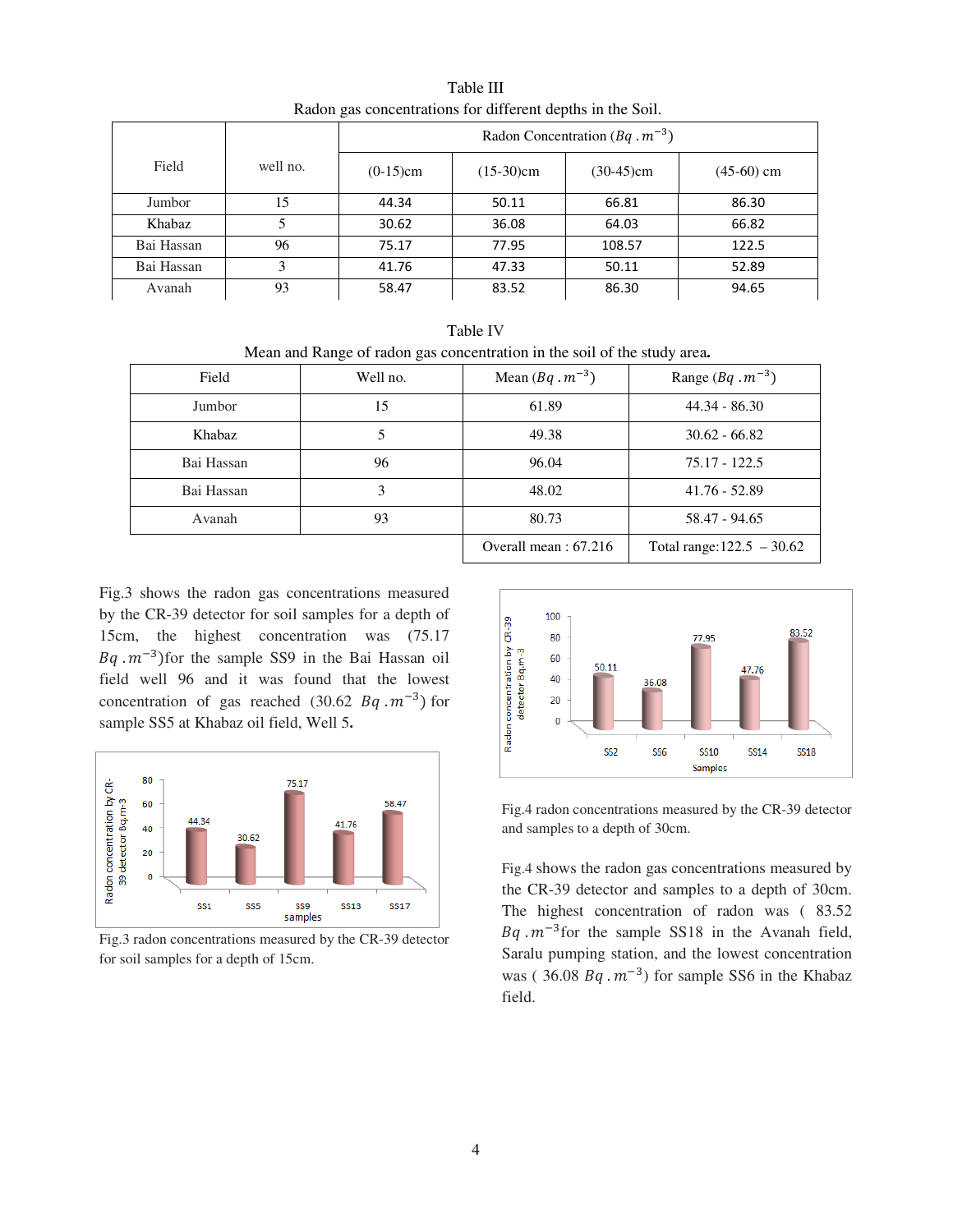

Fig.5 radon concentrations measured by the CR-39 detector and samples to a depth of 45cm.

Fig.5 shows radon concentrations measured by the CR-39 detector and samples to a depth of 45cm, where the highest gas concentration reached (108.57  $Bq \cdot m^{-3}$ ) for the sample SS11 for well 96 in the Bai Hassan field, while the lowest concentration was about (50.11  $Bq \cdot m^{-3}$ ) for sample SS15 of Well 3 in the Bai Hassan field



Fig.6 the radon concentrations measured by the CR-39 detector and samples to a depth of 60cm.

Fig.6 shows the radon concentrations measured by the CR-39 detector and samples to a depth of 60cm, the highest concentration was  $(122.5 Bq \cdot m^{-3})$  for the SS12 sample in the Bai Hassan well field 96, and it was found that the lowest concentration of gas reached (52.89  $Bq \cdot m^{-3}$ ) for sample SS16 in Well 3 of the Bai Hassan field. We conclude with this that the concentration of radon gas increases with increasing depth because the main source of radon is underground and it exits through cracks and pores. Radon concentrations decrease as the path length decreases below ground level.



Fig.7 radon concentration measured by the CR-39 detector and the selected oil field.

Fig.7 shows the radon gas concentration measured by the CR-39 detector and the selected oil field.

Table V Comparison between radon concentrations in Soil sample for present study with those elsewhere

| Country                     | mean                   | Range              | Used<br>detector | Ref.             |
|-----------------------------|------------------------|--------------------|------------------|------------------|
| <b>Brazil</b>               | 69                     | 4-404              | <b>HPGe</b>      | $[16]$           |
| Malaysia                    | 198.<br>442            | 67.219-<br>295.068 | $CR-39$          | $[17]$           |
| $A1-$<br>Diwaniyah-<br>Iraq | 350.<br>64             | 163.58-<br>689.89  | $CR-39$          | [18]             |
| Kirkuk-Iraq                 | 162.<br>29             |                    | $CR-39$          | [19]             |
| $Al-$<br>Qadisiyah,<br>Iraq | 6.48<br>$\pm 0.7$<br>7 | $0.12 -$<br>13.02  | $CR-39$          | [20]             |
| Oil field -<br>Kirkuk- Iraq | 67.2<br>16             | $30.62 -$<br>122.5 | $CR-39$          | Present<br>study |

# *B. Exhalation Rate*

Table VI shows the surface emission  $E_A$  $(mBq. m^{-2} \cdot h^{-1})$  and mass emission  $E_M$  in unit  $(mBq. Kg^{-1} \cdot h^{-1})$  for radon <sup>222</sup>Rn measured by CR-39 detector. From Fig.8 it can be seen that the highest surface emission value was about (27.562)  $mBq \cdot m^{-2} \cdot h^{-1}$  in the sample SS12 Bai Hassan field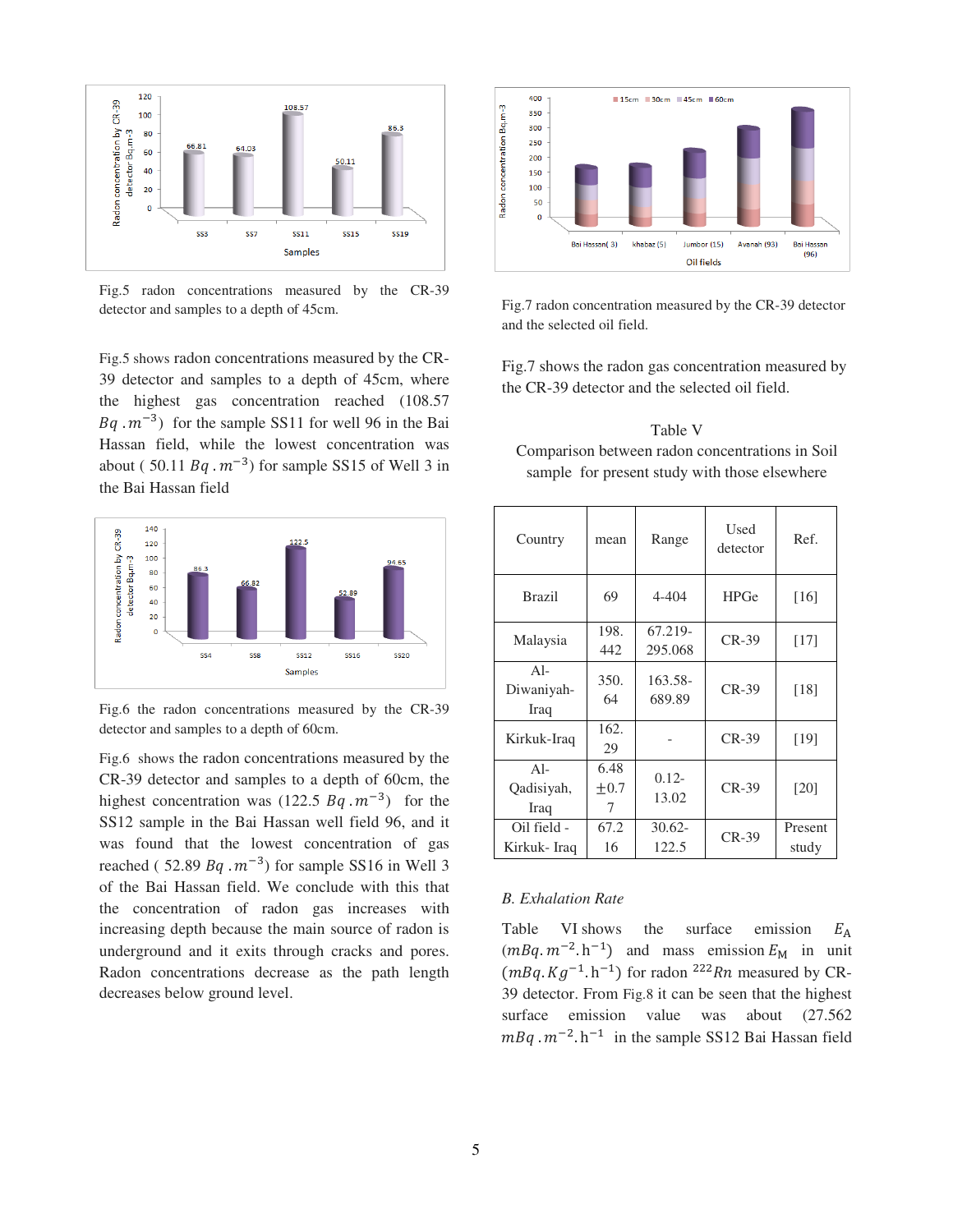well 96 of depth 60 cm . The lowest surface emission of radon gas in the sample SS5 with a depth of 15cm was  $(6.890 \text{ mBq} \cdot \text{m}^{-2} \cdot \text{h}^{-1})$  with a rate of  $(15.1264$  $mBq \cdot m^{-2}$ . h<sup>-1</sup> and the range  $(6.890-27.562)$  $mBq \cdot m^{-2} \cdot h^{-1}$ .

# Table VI

Surface emission $E_A$ ( $mBq$ .  $m^{-2}$ . h<sup>-1</sup>) and mass emission  $E_M$  (*mBq.Kg*<sup>-1</sup>.h<sup>-1</sup>) for soil sample

| Sample           | $E_{\rm A}(mB\overline{q.m^{-2}.h^{-1}})$ | $E_{\rm M}(mBq. Kg^{-1} . h^{-1})$ |
|------------------|-------------------------------------------|------------------------------------|
| code             |                                           |                                    |
| SS <sub>1</sub>  | 10.022                                    | 0.183                              |
| SS <sub>2</sub>  | 11.275                                    | 0.233                              |
| SS <sub>3</sub>  | 15.034                                    | 0.321                              |
| SS <sub>4</sub>  | 19.419                                    | 0.465                              |
| SS <sub>5</sub>  | 6.890                                     | 0.160                              |
| SS <sub>6</sub>  | 8.118                                     | 0.190                              |
| SS7              | 14.407                                    | 0.361                              |
| SS <sub>8</sub>  | 15.034                                    | 0.368                              |
| SS <sub>9</sub>  | 16.913                                    | 0.433                              |
| <b>SS10</b>      | 17.539                                    | 0.423                              |
| <b>SS11</b>      | 24.430                                    | 0.587                              |
| SS <sub>12</sub> | 27.562                                    | 0.643                              |
| SS13             | 9.396                                     | 0.254                              |
| <b>SS14</b>      | 10.649                                    | 0.284                              |
| <b>SS15</b>      | 11.275                                    | 0.293                              |
| SS <sub>16</sub> | 11.901                                    | 0.337                              |
| SS17             | 13.154                                    | 0.319                              |
| <b>SS18</b>      | 18.792                                    | 0.493                              |
| SS <sub>19</sub> | 19.419                                    | 0.491                              |
| <b>SS20</b>      | 21.298                                    | 0.521                              |
| Mean             | 15.1264                                   | 0.368                              |
| Range            | 6.890 - 27.562                            | $0.160 - 0.643$                    |



.Fig.8 Surface emission  $E_A$  in  $mBq$ .  $m^{-2}$ . h<sup>-1</sup>



Fig.9 Mass emission  $E_M$  in  $mBq$ .  $Kg^{-1}$ . h<sup>-1</sup>.

From Fig.9 we note that the highest value of mass emission  $E_M$  for radon <sup>222</sup>Rn was about (0.643)  $mBq$ .  $Kg^{-1}$ .  $h^{-1}$ ) for the sample SS12 was in the Bai Hassan field well 96 in depth 60cm and the lowest mass emission value was  $(0.160 \text{ mBq} \cdot \text{Kg}^{-1} \cdot \text{h}^{-1})$  for sample SS5 and 15cm depth in Khabaz field well 5, Mass emission (0.190  $mBq$ .  $Kg^{-1}$ .  $h^{-1}$ ) for sample SS6 and 30cm depth in Khabaz field for the same well and the mass emission mean of radon gas in soil samples is  $(0.368 \text{ mBq} \cdot \text{Kg}^{-1} \cdot \text{h}^{-1})$  and its range is  $(0.160 - 0.643 \, mBq \cdot Kg^{-1} \cdot h^{-1})$ . Table (7) shows the comparison between radon exhalation rate(  $mBq \cdot m^{-2} \cdot h^{-1}$  in Soil sample for present study with those elsewhere.

## Table VII

Comparison between radon exhalation rate  $(mBq. m^{-2} \cdot h^{-1})$  in Soil sample for present study with those elsewhere.

| Country     | Mean                     | Range                    | Reference          |
|-------------|--------------------------|--------------------------|--------------------|
|             |                          |                          |                    |
|             | $(mBq. m^{-2} . h^{-1})$ | $((mBq. m^{-2}. h^{-1})$ |                    |
| Canda       |                          | $30 - 42$                | $\lceil 21 \rceil$ |
| India       |                          | $0.0174 - 0.348$         | $\lceil 22 \rceil$ |
| Turkey      | 0.3736                   |                          | $\lceil 23 \rceil$ |
| Egypt       |                          | $1.27 - 15.56$           | $\lceil 24 \rceil$ |
| $Al-$       |                          |                          |                    |
| Qadisiyah,  | 1.04                     |                          | [20]               |
| Iraq        |                          |                          |                    |
| Egypt       | 1.83                     |                          | $\lceil 25 \rceil$ |
| Ghana       | 32.18                    |                          | $[26]$             |
| Oil field - |                          |                          | Present            |
| Kirkuk-     | 15.1264                  | $6.890 - 27.562$         |                    |
| Iraq        |                          |                          | study              |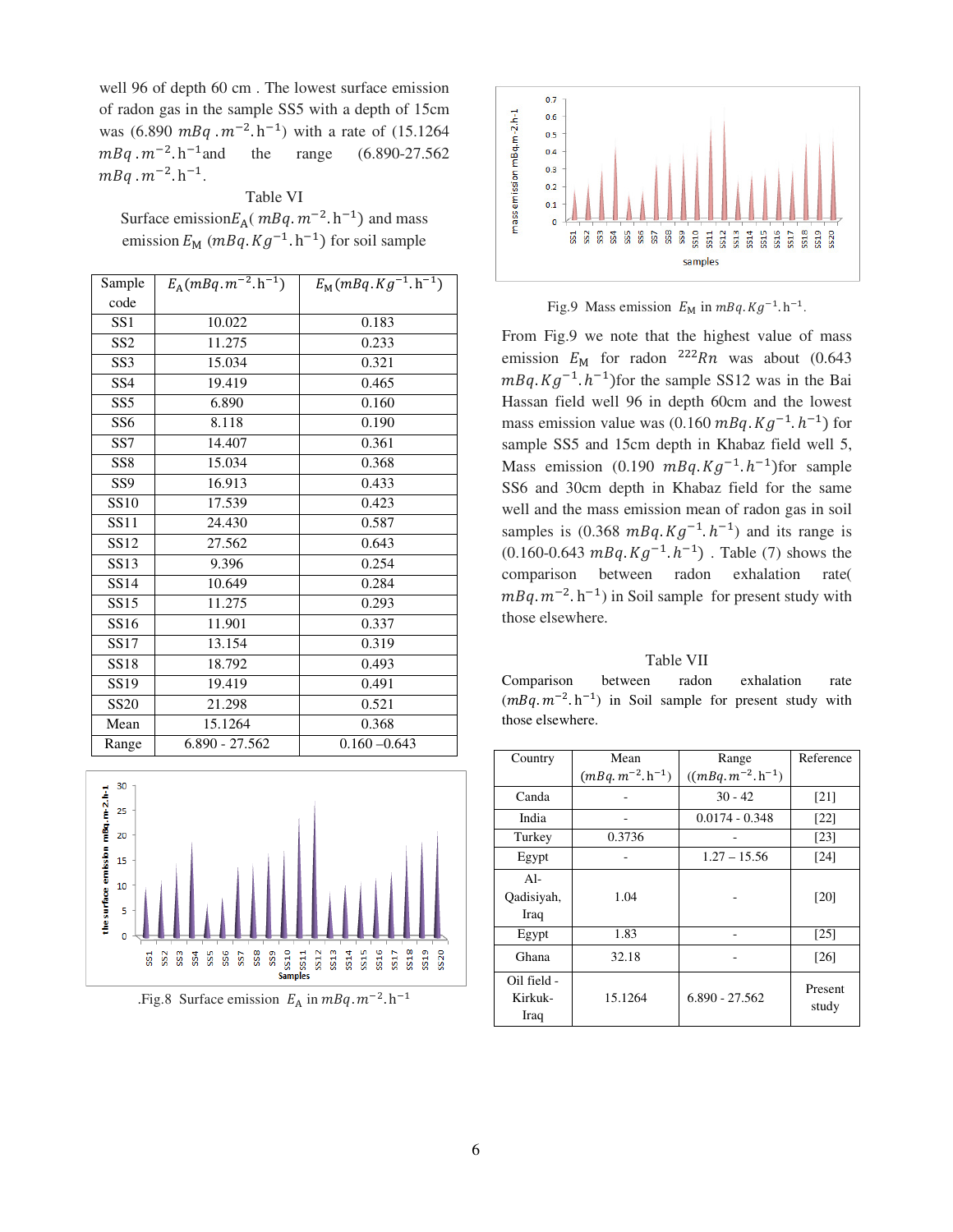# VI COUCLUSION

The mean of Radon concentration is  $67.216Bq \cdot m^{-3}$  in soil sample with different depth in for the four oil field (Jumbor, Khabaz, Bai Hassan, Avanah) with range (30.62-122.5 $Bq.m^{-3}$ ) all the concentration of radon is below the action level  $(200-600Bq, m^{-3})$  as recommended by ICRP (1993)[27]. The mean of surface emission from the soil sample is (15.1264  $mBq \cdot m^{-2} \cdot h^{-1}$  ) ) and range (6.890-27.562  $mBq \cdot m^{-2} \cdot h^{-1}$ ), while the mean of mass emission is  $(0.368 \text{ m}Bq. Kg^{-1} h^{-1})$  and its range is  $(0.160 -$ 0.643  $mBq$ .  $Kg^{-1}$ .  $h^{-1}$ ). All results measured are within the safe limit.

# VII REFRENCES

- [1] Mark Baskaran, *Radon : A Tracer for Geological, Geophysical and Geochemical Studies*, Nov. 2016.
- [2] Cliff K. D., "Postgraduate Radiological Protection Course" Lec L173, Harwel, G. Britain, Nov. 1982.
- [3] Jönsson, G., " *Radon gas where from and what to do. Radiation measurements*", vol. 25, pp. 537-546, Nov. 1995.
- [4] A. K. Hasan, A. R. H.Subber and A. R. Shaltakh, " The Measurements of Radon Concentration and Thoron to Radon Ratio in Soil Gas in the Environs of Al-Kufa City-Iraq " *Caspian Journal of Applied Sciences Research*,2(1) , pp. 23-30, Nov. 2012.
- [5] B.G Cartwright and E.K Shirk , " A nuclear recording polymer of unique sensitivityand resolution" *Nucl . Instr . Meth* , 153 pp 457-460, Nov. 1978.
- [6] Yamanuchi T., omaki Y., Nakai H., Oda K., Ikeda T., Honda, H. and Tagawa, S., "Oxidative Degradation of CR-39 Track Detector in the surface Region During Gamma Irradiation" 2002.
- [7] Pereira, L. A. S., Sàenz, C. A. T., Constantion, C. J. L., Curvo, E. A. C.M Dias, A. N. C., Soares, C. J., and Gudes, S., " Micro- Raman Spectroscopic characterization of a CR-39 detector" *Applied Spectroscopic*, 67(4), pp. 404-408, Nov. 2013.
- [8] Kamil Al-Mehaidi, "Geographical Distribution of Iraqi Oil Fields and its Relation with the New Constitution " Nov. 2005.
- [9] Sinan A. Baker, "Energy Losses Resulting from the Flaring of the Associated Gases of the (North and South) Jambour Oil Fields " *Journal of Petroleum Research and Studies*, No.14. pp.127-143,Nov. 2017.
- [10] Sinan Abdulrazzaq Baker, " The possibility of using associated gases of khabaz oil field in supporting the production of electrical energy " *Journal of Petroleum Research and Studies*, No.19,Nov. 2018.
- [11] Dler H. Baban "Geochemical Characterization of the Oil in the Tertiary Reservoir in Bai-Hassan Oil Field / Northern Iraq" *Journal of Kirkuk University – Scientific Studies*, vol.3, No.2,Nov. 2008.
- [12] Azam, A., Naqvi, A. H., & Srivastava, D. S., "Radium concentration and radon exhalation measurements using LR-115 type II plastic track detectors" *Nuclear geophysics*, 9(6), pp. 653- 657,Nov.1995.
- [13] Elzain Abd-Elmoniem A., "Indoor Radon Concentrations in Al-Hasahisa and Rufaa Towns in the Central Part of Sudan"*Scientific Publication of the State University of Novipazar*, vol. 10, pp. 78-98, Nov. 2018.
- [14] Malik H. Kheder, "Measurement of Radon Concentration Using SSNTD in Bartella Region "*Al-Mustansiriyah Journal of Science*, vol. 29, Issue 4,Nov. 2018.
- [15] G. Somogyi, "The environmental behavior of radium " *Technical Reports Series., IAEA, Vienna*, vol. 1, no. 310, pp. 229-256, Nov. 1990.
- [16] Binns, D. A. C., Figueiredo, N., Melo, V. P., and Gouvea, V. A., "Radon-222 measurements in a uranium-prospectingarea in Brazil" *Journal of Environmental Radioactivity*, *38* (2), pp.249-254, Nov. 1998.
- [17] M. S. Aswood and M. S. Jaafar., N. Salih, "Estimation of Radon Concentration in Soil Samples from Cameron Highlands, Malaysia" *International Journal of Science* , 5(1) , pp. 9-12, Nov. 2017.
- [18] M. G. Al-Gharabi and A. A. Al-Hamzawi, "Measurement of Radon Concentrations and Surface Exhalation Rates using CR-39 detector in Soil Samples of Al-Diwaniyah Governorate, Iraq" *Iranian Journal of Medical Physics*. Vol.17, pp.220- 224, Nov. 2020.
- [19] B. Kh. Rajah, "Radon concentration measurements in sludge of oil fields in North Oil Company (N.O.C.) of Iraq" *Iraqi Journal of Physics*, Vol. 13, No. 26, Nov. 2015.
- [20] A. Y. Kadhim, Kh. H. Al-Ataya and M. Sh. Aswood "Distribution of Radon Concentration in Farmland Soil Samples in Al-Shamiyah City, Al-Qadisiyah, Iraq" *Journal of Physics: Conference Series*, Nov. 2020.